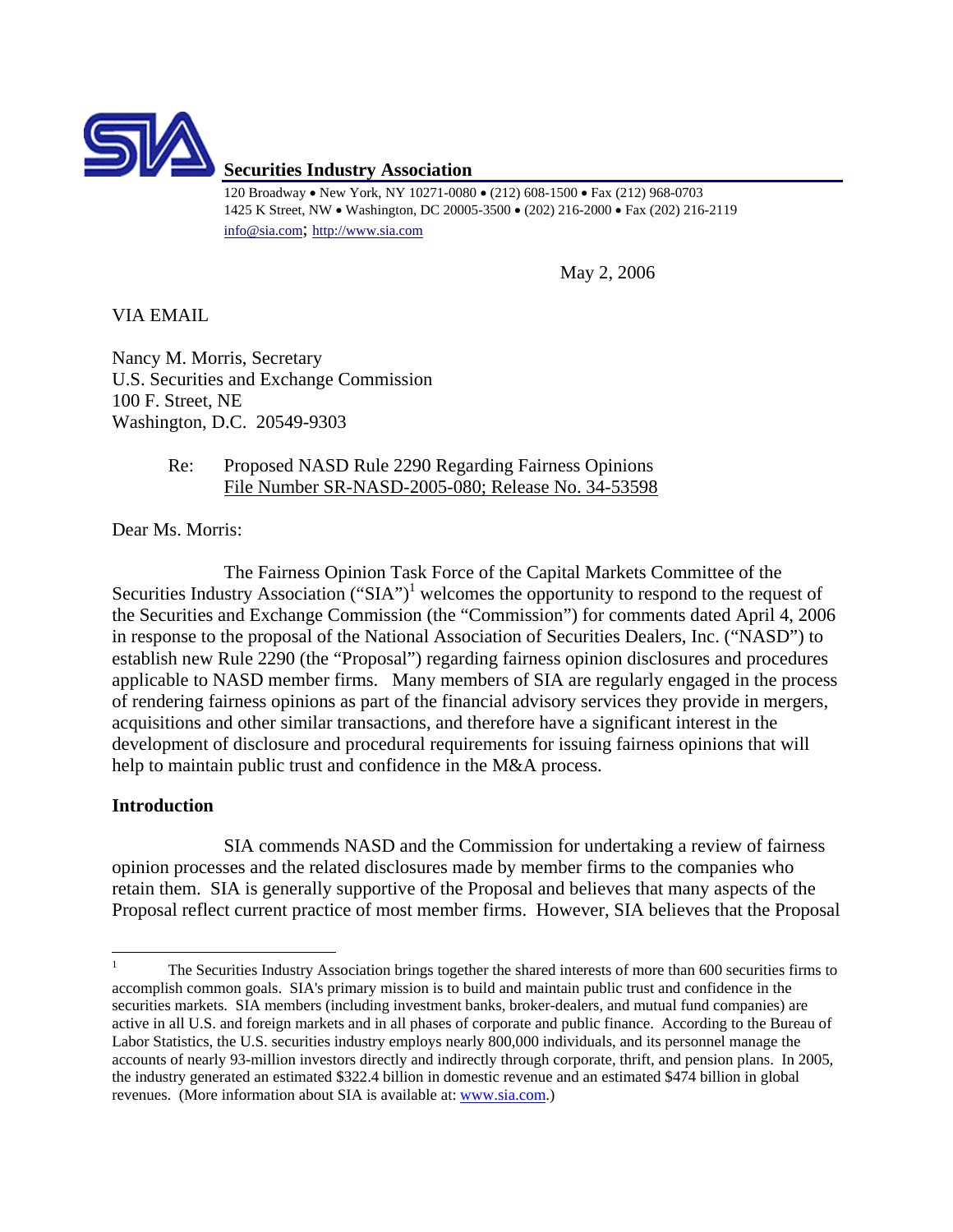contains a number of overbroad provisions that should be more carefully tailored or otherwise revised in order to achieve the stated objectives for the Proposal. Accordingly, SIA respectfully submits the following comments, which first discuss the purpose and role of fairness opinions in the M&A process, and then address in turn each disclosure and procedural provision of the Proposal.

#### **Purpose and Role of Fairness Opinions in the M&A Process**

Financial advisors typically provide fairness opinions in corporate control transactions, including mergers and acquisitions, as well as purchases or dispositions of material assets, divisions or subsidiaries. Fairness opinions are prepared for and delivered to a company's board of directors (or committee of the board of directors, as applicable), and express a view as to the fairness, from a financial point of view, to the company or its shareholders, as applicable, of the consideration to be paid or received in the proposed transaction, or of the exchange ratio in the case of stock-for-stock transactions. As such, the scope of fairness opinions is limited to the financial terms of the transaction, and, as noted by NASD, the concept of fairness does not indicate whether the consideration to be paid or received (or the exchange ratio, as applicable) in a proposed transaction is the best that could be attained, nor does a fairness opinion evaluate whether the amount and nature of the compensation from the transaction underlying the opinion benefits any individual officers, directors or employees, or class of such persons, relative to the benefits to shareholders of the company. Fairness opinions are prepared for the use and benefit of boards of directors (or committees thereof) as part of their exercise of due care in evaluating a potential transaction, and customarily indicate that they do not constitute recommendations to shareholders as to how shareholders should vote on a proposed transaction, or whether they should take any other action (such as tendering shares into a tender or exchange offer). Fairness opinions are based upon market, economic and other conditions as they exist on the dates the opinions are delivered, and are further based on the information that has been made available to the opinion provider as of such dates. In this regard, financial advisors analyze the information that is provided to them and other publicly available information that they deem relevant, but they rely on the accuracy and completeness of all such information, and in giving fairness opinions, financial advisors almost always do not assume any responsibility for independently verifying such information. The terms relating to the scope and use of fairness opinions and the ability of financial advisors to rely without independent investigation upon the information provided to them are generally embodied in the engagement letters that are entered into by financial advisors and companies and, in our experience, are almost always reiterated in the opinions themselves.

While fairness opinions are of limited scope and purpose, SIA believes that the meaning and purpose of such opinions is well understood within the M&A community, including boards of directors, transaction counsel, both federal and state courts, and the Commission, and that practice with regard to fairness opinions has evolved over time and continues to evolve with input from those participants. Although not required by statute or regulation, in the past twenty years fairness opinions have become a regular feature of corporate control transactions and play an important role in helping directors to satisfy their fiduciary duties under state corporate law to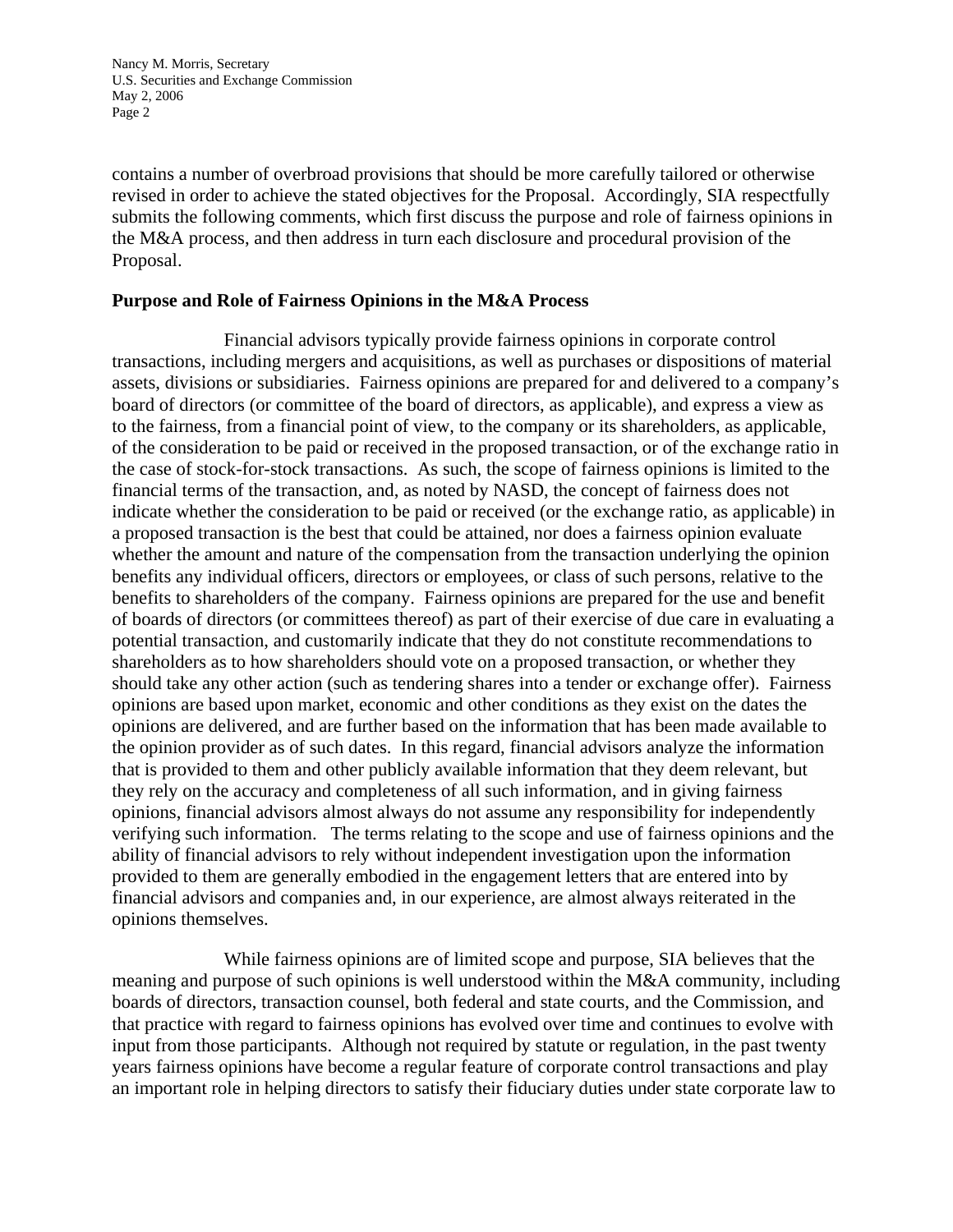act with due care and in an informed manner.<sup>[2](#page-2-0)</sup> In many states, directors are entitled to rely in the performance of their duties upon the advice they receive from professional advisors, including financial advisors.<sup>3</sup> When fairness opinions are delivered to the boards of directors of publiclytraded companies, they are frequently disclosed (depending upon the form of transaction) in filings made by the parties to such transaction with the Commission.

### **Proposed Disclosure Requirements**

**Scope of Proposed Rule 2290.** The disclosure requirements under proposed Rule 2290 would apply to any member firm issuing a fairness opinion "that may be provided, or described, or otherwise referenced to public shareholders . . ." SIA is concerned that this phrase is overbroad and vague, and thereby fails to provide member firms with adequate guidance as to which fairness opinions they deliver will be subject to the disclosure requirements of the Proposal. For example, a fairness opinion that a member firm believed would not be subject to the Proposal at the time the opinion was delivered because no disclosure to shareholders was required or contemplated could thereafter become subject to the Proposal—at a time when it is too late to include the required disclosures in the opinion letter—if the company receiving the opinion included a casual reference in a press release or other disclosure that it had received a fairness opinion from a member firm in connection with the transaction. While member firms can attempt through the terms of their engagement letters to restrict or limit public references to their fairness opinions by clients, member firms ultimately do not have the ability to prevent disclosures by their clients in press releases, in filings with the Commission or in other settings. As a result, SIA believes that the phrase "provided, or described, or otherwise referenced" should be modified to provide member firms with a more precise standard for determining when the disclosure requirements under the Proposal will apply. Accordingly, SIA would support the scope of Proposed Rule 2290 if it were clarified to apply to a member firm issuing a fairness opinion that is reasonably likely to be included or summarized or referred to in disclosure documents required to be filed with the Commission by clients with a class of equity securities registered under the Securities Exchange Act of 1934, as amended (the "Exchange Act"), and disseminated to holders of such equity securities in connection with a vote or other investment decision relating to a change of control transaction that is the subject of the fairness opinion.<sup>4</sup>

 $\overline{a}$ 

<span id="page-2-2"></span>4 Fairness opinions are routinely disclosed in connection with certain filings with the Commission. See, for example, Schedule 14A, Item 14(b)(6) (Proxy Statement pursuant to Section 14(a) of the Exchange Act); Schedule 14C, Item 1 (Information Statement pursuant to Section 14(c) of the Exchange Act); Form S-4, Item 4(b) (Registration Statement under the Securities Act of 1933, as amended); Rule 13e-3 Transaction Statement on Schedule 13E-3, Item 9 (for "going-private" transactions pursuant to Section 13(e) of the Exchange Act); and Solicitation/Recommendation Statement on Schedule 14D-9 under the Exchange Act.

<span id="page-2-0"></span><sup>2</sup> See, e.g., Smith v. Van Gorkom, 488 A.2d 858 (Del. 1985).

<span id="page-2-1"></span><sup>3</sup> See, e.g., 8 Del. C. § 141(e) ("A member of the board of directors . . . shall, in the performance of such member's duties, be fully protected in relying in good faith . . . upon such information, opinions, reports or statements presented to the corporation by . . . any other person as to matters the member reasonably believes are within such other person's professional or expert competence and who has been selected with reasonable care by or on behalf of the corporation"); N.Y. Bus. Corp. Law § 715 (McKinney 2005); and Cal. Corp. Code § 5231 (West 2005).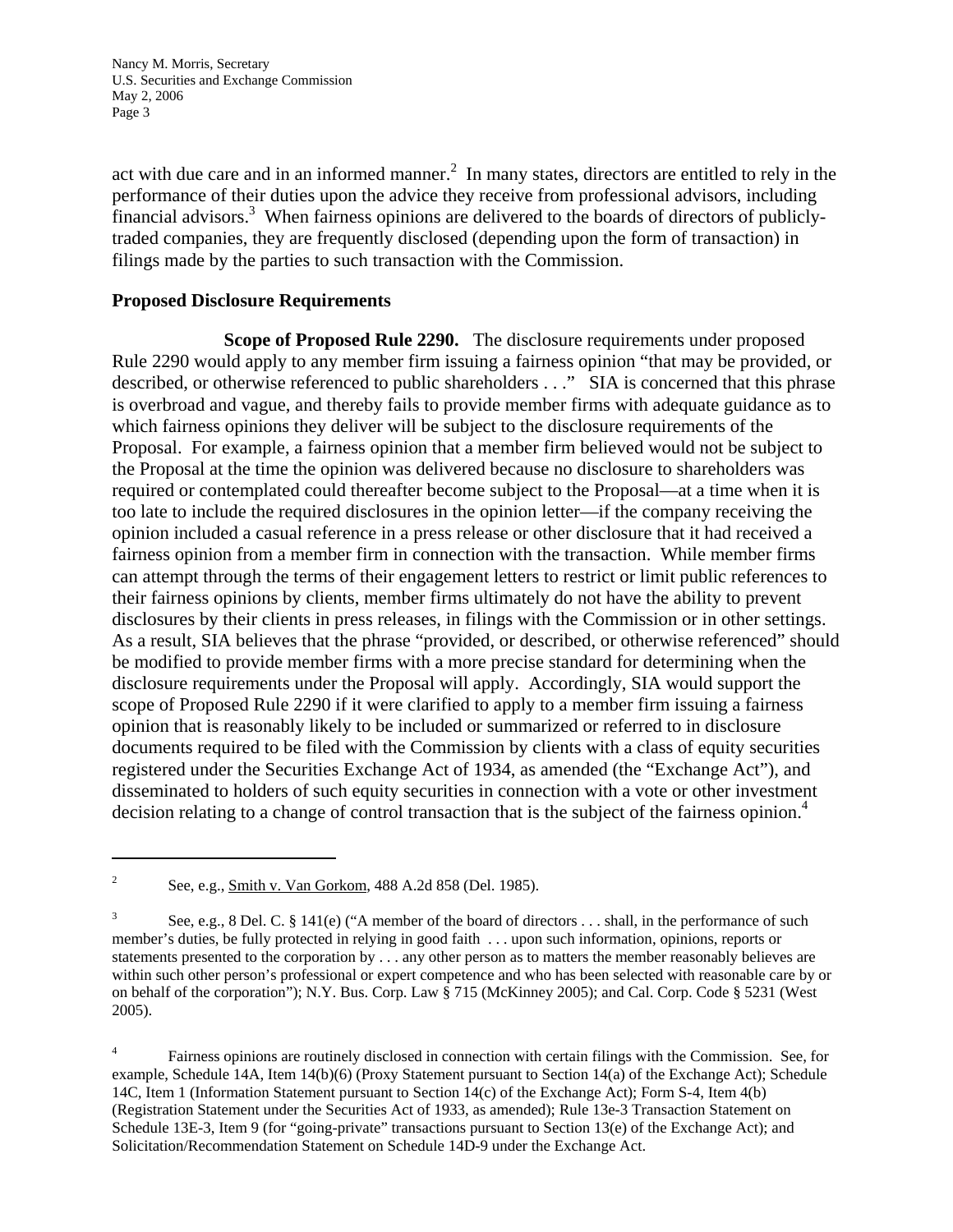1

**Proposed Rule 2290(a)(1).** Proposed Rule 2290(a)(1) would generally require a member firm issuing fairness opinions to disclose whether such member has acted as a financial advisor to any transaction that is the subject of the fairness opinion, and, if applicable, that it will receive compensation for (A) rendering the fairness opinion that is contingent upon the successful completion of the transaction, or (B) serving as an advisor that is contingent upon the successful completion of the transaction. As a drafting matter, SIA notes that member firms act as financial advisors to companies that are party to a transaction, rather than as advisors to the transactions themselves, and would respectfully suggest that the phrase "financial advisor to any transaction" be modified to refer to "financial advisor to any company that is a party to the transaction." Subject to this modification, SIA supports this provision of the Proposal and believes that it is consistent with the current disclosure practices of most member firms.

**Proposed Rule 2290(a)(2).** Proposed Rule 2290(a)(2) would generally require a member firm issuing fairness opinions to disclose whether such member will receive any "other payment or compensation contingent upon the successful completion of the transaction."

SIA is generally supportive of the disclosure of contingent payments or compensation but believes that, as currently drafted, this provision is overbroad and that member firms would not be able to comply with the literal terms of this disclosure requirement. SIA believes that member firms do not have the ability to track whether they would receive any payment or compensation, no matter how small or remotely related to the transaction, from any client of that firm contingent upon the successful completion of a transaction. For clarity's sake, SIA believes that it would be more appropriate to require disclosure as to whether member firms will receive any other payment or compensation contingent upon the successful completion of the transaction from the member firm's client receiving the fairness opinion or the counterparty to the transaction. For example, members of the Fairness Opinion Task Force believe that when a member firm is issuing a fairness opinion subject to the Proposal in a sell-side transaction, and the purchaser has agreed, at or prior to the time the fairness opinion is delivered, to use financing offered by the member firm or to have the member firm participate in the financing for the transaction, the member firm should disclose that contingent fee arrangement in the fairness opinion. Conversely, SIA believes that no such disclosure should be required for contingent payments or compensation to be received from customers that are not a party to the transaction  $\frac{1}{2}$  underlying the fairness opinion.<sup>[5](#page-3-0)</sup> SIA also believes, however, that the disclosure requirement under this provision of the Proposal should not require member firms to collect information over internal walls or other information barriers, which have often been established by member firms with the encouragement of regulators to protect the confidentiality of non-public information.

In response to the Commission's request for comment regarding the quantification of contingent fees, SIA believes that any rule adopted should not require quantification of the amount of compensation. SIA agrees with NASD that it would be sufficient to disclose that contingent compensation relationships exist with descriptive rather than quantitative disclosures.

<span id="page-3-0"></span><sup>5</sup> For example, a member firm could receive such unrelated payments or compensation from ordinary course trading activities, or if it had a customer with an investment or financial instrument whose value to the customer, and to the member firm, fluctuated dependent upon completion of the transaction, with the result that the cash proceeds would be swept into a cash account resulting in small incremental fees to the member firm.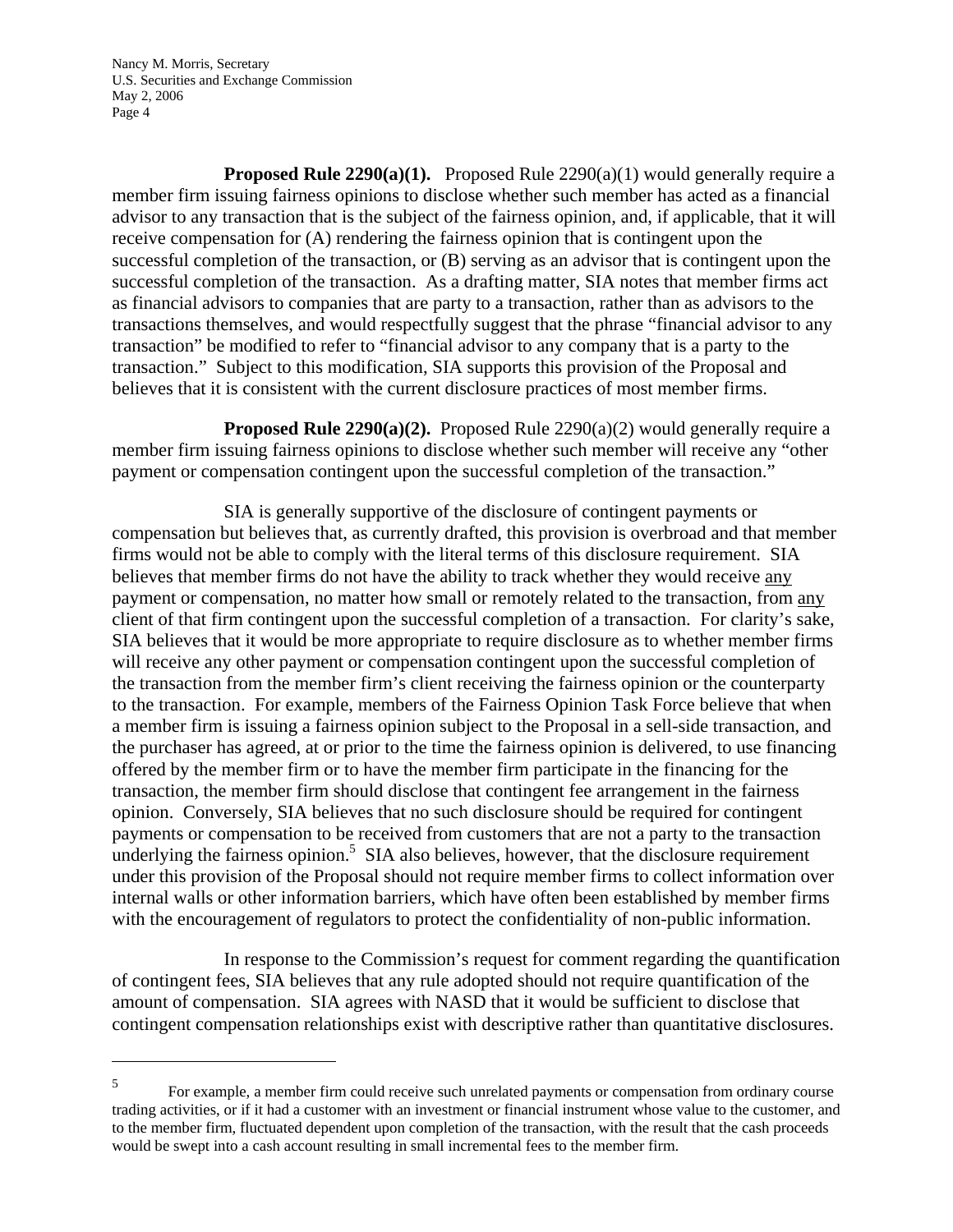1

SIA further notes that, in many cases, it would be difficult for a member firm to calculate the amount of the contingent consideration at the time a fairness opinion is delivered. Such contingent consideration is often dependent on information that is not available until the transaction is ready to close, such as stock price and balance sheet information, and therefore cannot be calculated at the time the fairness opinion is rendered.

In response to the Commission's request for comment as to whether it would be more informative for firms to specifically state that a "conflict" may exist because of a contingent fee arrangement and to describe the impact of such conflict, SIA believes that fee arrangements with a member firm in connection with the delivery of a fairness opinion should not be characterized as "conflicts" merely because a member firm would stand to receive payment or compensation contingent upon consummation of the transaction, as that form of contingent compensation does not in and of itself represent a conflict. $6$  Fee arrangements in M&A transactions are heavily negotiated by the companies who retain financial advisors, and in the experience of the members of SIA's Fairness Opinion Task Force, in most transactions it is companies—and not the financial advisors—that structure the fee arrangement to make all or a substantial portion of the fee contingent upon the closing of the transaction because the companies believe there are benefits to such contingent fee arrangements.<sup>[7](#page-4-1)</sup> SIA respectfully urges the Commission to refrain from suggesting that fee arrangements that are dependent on the success of the underlying transaction represent conflicts of interest or are otherwise per se problematic.SIA believes that any fee arrangement compensating a professional advisor for advice is potentially subject to criticism that there is an incentive to provide the advice that the client wants to receive, whether the fee is payable upon completion of services (or in the case of an M&A transaction, upon closing of the transaction) or at some earlier point in the engagement.

 Currently, when companies are seeking to retain advisors to assist them in providing financial and other advice in connection with structuring and negotiating change of control or other M&A transactions, they frequently retain financial advisors that have provided services to them in the past because companies see many benefits in retaining firms (and indirectly the professionals employed there) that already have experience in the relevant industry and are familiar with the company and its business, operation and financial position, and possibly the other party to the transaction. SIA also respectfully submits that there is no per se or presumptive "conflict" in hiring a member firm merely because that firm has existing or prior relationships with a particular company or another party to the transaction, and the Commission

<span id="page-4-0"></span><sup>6</sup> SIA believes that it is more appropriate to consider fee arrangements within the rubric of "material relationships," as that is the terminology that already applies to the disclosures required by registrants with respect to such arrangements under Item 1015(b) of Regulation M-A (17 CFR § 229.1015), and is also the terminology included in Proposed Rule 2290(a)(3).

<span id="page-4-1"></span> 7 Courts have approvingly noted that contingent fee arrangements act as incentives for the financial advisors to seek the best available price in the transaction. *See* In re The MONY Group Inc. Shareholder Litigation, 852 A.2d 9 at 16 (Del. Ch. 2004) (MONY Group Inc. received a fairness opinion from a financial advisor, which was "incentivized to obtain the best available price due to a fee that was set at  $1\%$  of transaction value"); In re Vitalink Communications Corp. Shareholders Litig., 1991 WL 238816, at \*10 (Del. Ch. Nov. 8, 1991), *aff'd sub nom*, Grimes v. John P. McCarthy Profit Sharing Plan, 610 A.2d 725 (Del. 1992) (highlighting a fee agreement as an incentive to seek the best available price).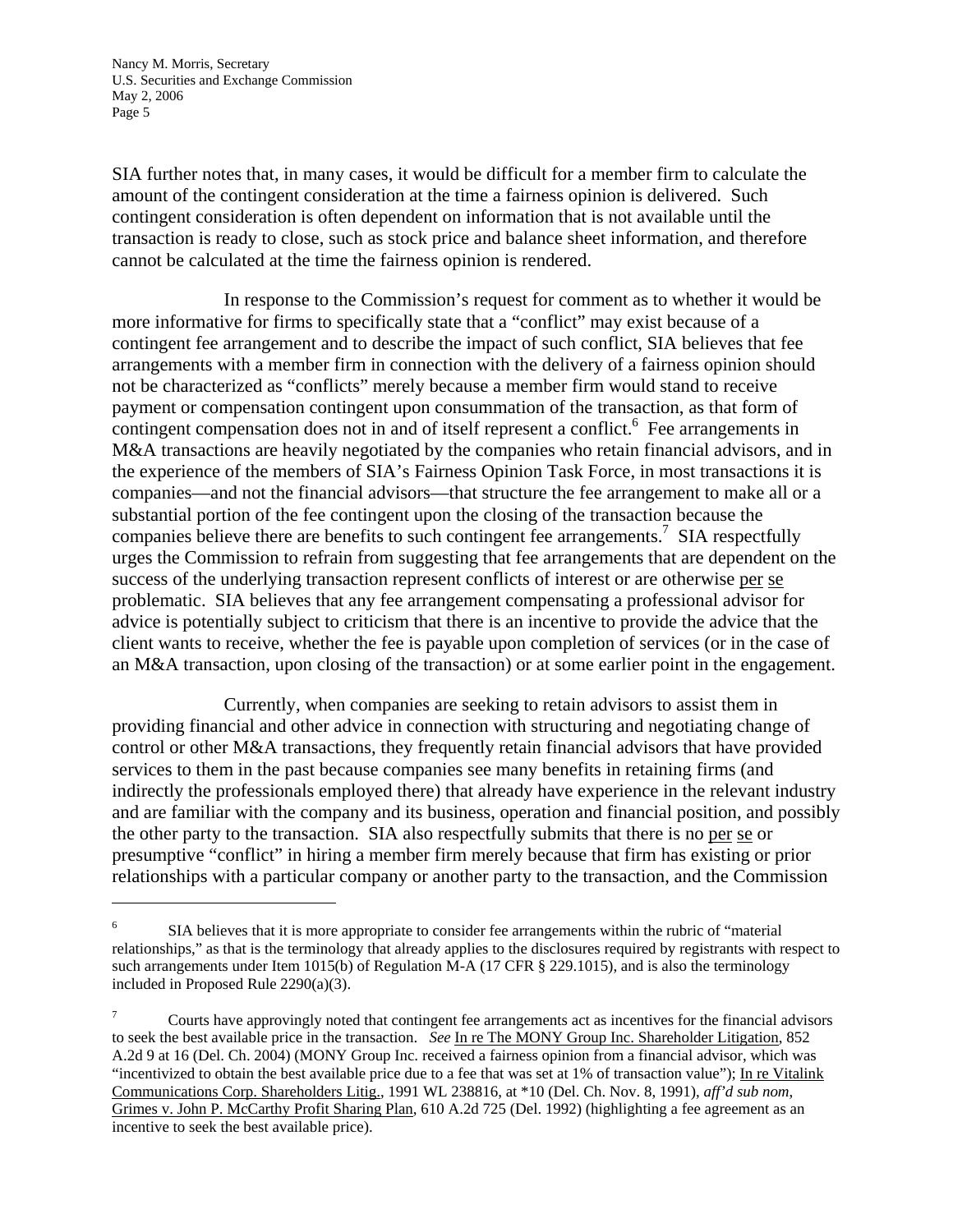should not adopt any rule that might have the effect of discouraging companies from retaining financial advisors whom they believe are best qualified and whose judgments they most highly value to advise them with regard to a particular transaction by labeling those existing or prior relationships as "conflicts".

 In addition, a company involved in a change of control or other significant M&A transaction often believes it important to receive a fairness opinion from the financial advisor that has advised it on the relevant transaction because that advisor is most familiar with the process that has led to the transaction, the terms of the transaction, and the valuation issues that may be unique to that particular situation. Companies generally want the financial advisor that has provided on-going valuation advice to them and that has assisted them in negotiating the financial terms of the transaction to provide a fairness opinion in order to demonstrate to the board of directors that the institution that participated in the negotiations is prepared to express its view that the final negotiated price or exchange ratio (in the case of stock-for-stock transactions) is fair from a financial point of view. Indeed, in many circumstances board members would be concerned if the financial advisor that advised the company on the transaction did not also provide a fairness opinion.

**Proposed Rule 2290(a)(3).** Proposed Rule 2290(a)(3) would generally require a member firm issuing fairness opinions to disclose information regarding material relationships between the member and the companies that are involved in the transaction that is the subject of the fairness opinion.

SIA believes this provision as currently drafted is overbroad and respectfully suggests that this disclosure requirement should apply solely to corporate and investment banking services or relationships by or between the member firm and its client or the counterparty to the transaction in the following areas: financial advisory services, underwritings and capital markets services, lending and financing arrangements, and merchant banking or private equity relationships involving direct equity interests by the member firm in either the firm's client or the counterparty to the transaction.

SIA believes that any rule adopted by the Commission should recognize that numerous groups within member firms (such as asset management groups) and affiliated entities operate independently from other groups within such firms or affiliated entities behind internal walls and information barriers. SIA is concerned that member firms would not be able to collect information regarding material relationships for purposes of making disclosure in a fairness opinion without improperly signaling that a transaction is contemplated, or otherwise violating such established internal walls and information barriers. SIA is also concerned that member firms do not have operating or information systems in place that would allow them to collect information regarding material relationships across all business lines or from affiliated entities on a timely or efficient basis. Finally, SIA believes that, as a drafting matter, the phrase "companies that are involved in the transaction" is unclear and respectfully suggests that it be modified to refer to "companies that are a party to the transaction."

NASD has proposed that this disclosure would not extend to relationships with affiliates of the member firm. In response to the Commission's request for comment regarding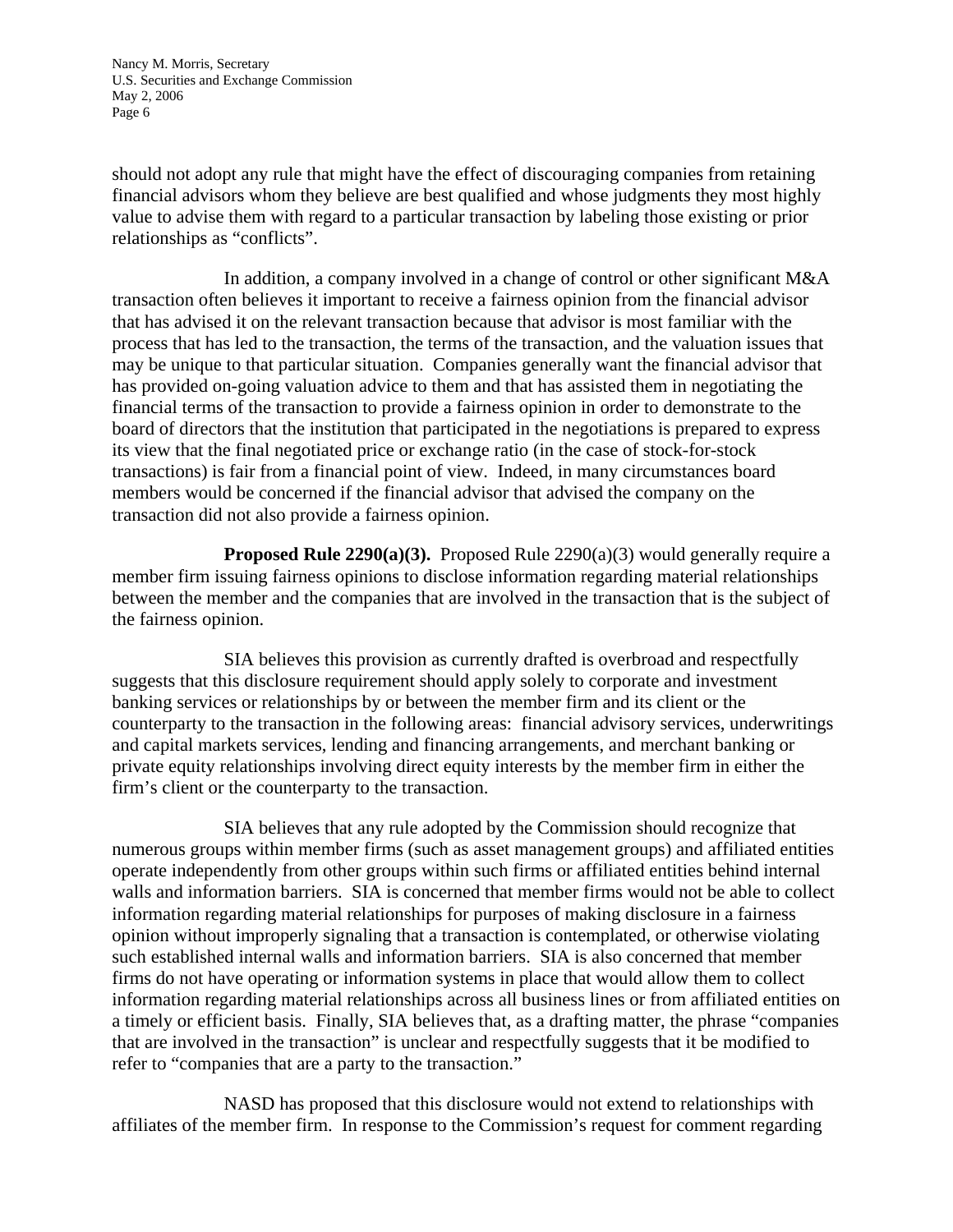<u>.</u>

whether the proposed disclosure should cover material relationships between the parties to the transaction and affiliates of the member firm providing the fairness opinion, SIA believes that such information would be difficult to obtain unless the scope of such disclosures were properly limited. In order to make this disclosure meaningful, SIA would respectfully suggest that, if the Commission determined to expand the disclosure to include relationships with affiliates of the member firm, this disclosure should be limited to affiliates that are either consolidated subsidiaries of the member firm, or consolidated subsidiaries of the holding company of the member firm. SIA notes that member firms with private equity or merchant banking affiliates may themselves be affiliated (through equity ownership or board representation) with literally hundreds of companies that could have a material commercial relationship with a company involved in the transaction, but these relationships are so indirect and remote from the fairness opinion process that it would be difficult to identify all of these relationships at the time a fairness opinion is delivered without risk of delay or breaches of confidentiality.

Finally, in considering the types of relationships between member firms and their clients that would constitute material relationships, SIA respectfully disagrees with NASD's suggestion that such material relationships would include a member firm's service as market maker or asset manager, or the member firm's provision of research coverage. SIA generally believes that these types of service are not material within the context of a relationship between a member firm and a client. Moreover, information pertaining to asset management and other similar functions would be both difficult to obtain for purposes of fairness opinion disclosures due to internal walls and information barriers, and also inappropriate to disclose in a fairness opinion due to confidentiality and privacy considerations.

**Proposed Rule 2290(a)(4).** Proposed Rule 2290(a)(4) would generally require a member firm issuing fairness opinions to disclose the categories of information that formed a substantial basis for the fairness opinion that was supplied to the member by the company requesting the opinion concerning the companies involved in the transaction, and whether any such information in each such category has been independently verified by the member.

In arriving at fairness opinions, financial advisors rely upon the information that is provided to them during the course of a transaction, as well as upon publicly available information. The members of SIA's Fairness Opinion Task Force are not aware of any member firms who currently assume responsibility for independently verifying information that they receive from companies or the counterparties to the transaction, and the fact that they do not assume such responsibility for independently verifying such information is typically a term of the engagement letters and also disclosed in fairness opinions.<sup>[8](#page-6-0)</sup>

NASD notes that the Proposal would not require a member to independently verify data provided by the issuer, which SIA believes is the correct approach. In response to

<span id="page-6-0"></span><sup>8</sup> Significantly, many courts have accepted that financial advisors can disclaim responsibility for independently verifying information they receive from companies. *See*, *e.g.*, In re AOL Time Warner, Inc. Sec. & "ERISA" Litg., No. 1500, 02 CIV 5575 (S.D.N.Y. May 5, 2004); In re Reliance Sec. Litig., 135 F.Supp.2d 480 (Del. Ch. 2001); In re Global Crossing, Ltd. Sec. Litig., 313 F.Supp.2d 189 (S.D.N.Y. 2003); Goodwin v. Live Entertainment, Inc., Del. Ch., 1999 WL Del. Ch. LEXIS 5 (Jan. 22, 1999).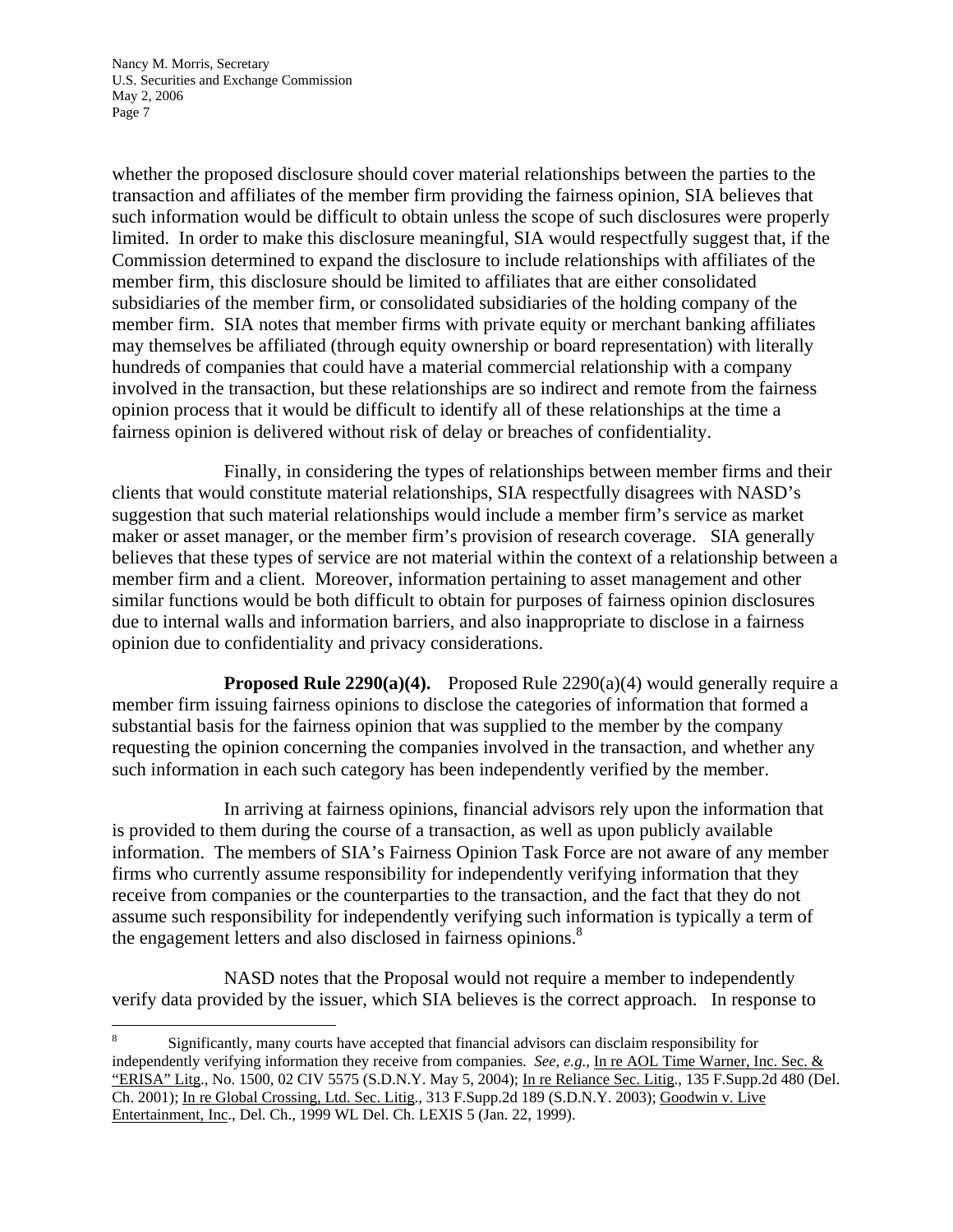the Commission's request for comment on whether member firms should be required to obtain independent verification of information supplied by the company requesting the opinion, SIA is deeply concerned that imposing a duty of verification on member firms would dramatically change the role of fairness opinion providers in the M&A process, and the requirement for independent verification (whether imposed on member firms or others) would intrude upon corporate decision-making of boards of directors by dictating what services must be obtained from outside service providers. SIA believes that mandating independent verification would harm companies and the M&A process by causing significant delays, increasing risks of leaks of confidential and sensitive transaction information, and significantly increasing costs. SIA believes that much of the information provided to financial advisors by companies in the transaction (such as projected earnings and revenues, expected cost-savings and synergies, industry trends and growth rates, to use the examples of categories of information cited by NASD in the Proposal), and other information that financial advisors rely upon in the preparation of fairness opinions, such as information about other companies and transactions that are used in comparable company and comparable transaction analyses, is simply not susceptible to independent verification, or at least not in the context of a financial advisory or fairness opinion assignment. SIA respectfully notes that it does not believe that it would be appropriate for the Commission to adopt a rule requiring member firms to verify information provided by companies and other parties to the transaction, as SIA believes that companies retain financial advisors to provide financial advisory services, such as financial analysis and strategic advice, and not to undertake independent verification of the information provided to them. SIA suggests that it is the responsibility of a company's management and board of directors to insure that the information provided to member firms as part of the fairness opinion process is accurate in all material respects.

In light of the fact that most of the information forming a substantial basis for the opinion cannot be independently verified, SIA is uncertain what disclosure purpose would be served by requiring member firms to identify what categories of information formed a substantial basis for the opinion if the disclosure will go on to state that such information was not independently verified. As a result, SIA does not believe that disclosure of the categories of information that formed a substantial basis for the opinion will ultimately provide meaningful information to the reader of the fairness opinion. Should the Commission decide, notwithstanding the foregoing considerations, to include a disclosure requirement as to categories of information that formed a substantial basis for the fairness opinion, as a drafting matter SIA believes that the phrase "companies involved in the transaction" is unclear, as there may be numerous companies that are involved in a transaction at various stages in one form or another that are ultimately not relevant to the transaction that is the subject of the fairness opinion. As an alternative, SIA respectfully suggests that this phrase be modified to refer to "companies that are a party to the transaction."

**Proposed Rule 2290(a)(5).** Proposed Rule 2290(a)(5) would generally require a member firm issuing fairness opinions to disclose whether the opinion was approved or issued by a fairness committee. SIA supports this provision of the Proposal, and the members of SIA's Fairness Opinion Task Force believe that most member firms already require that fairness committees approve a fairness opinion before it may be rendered.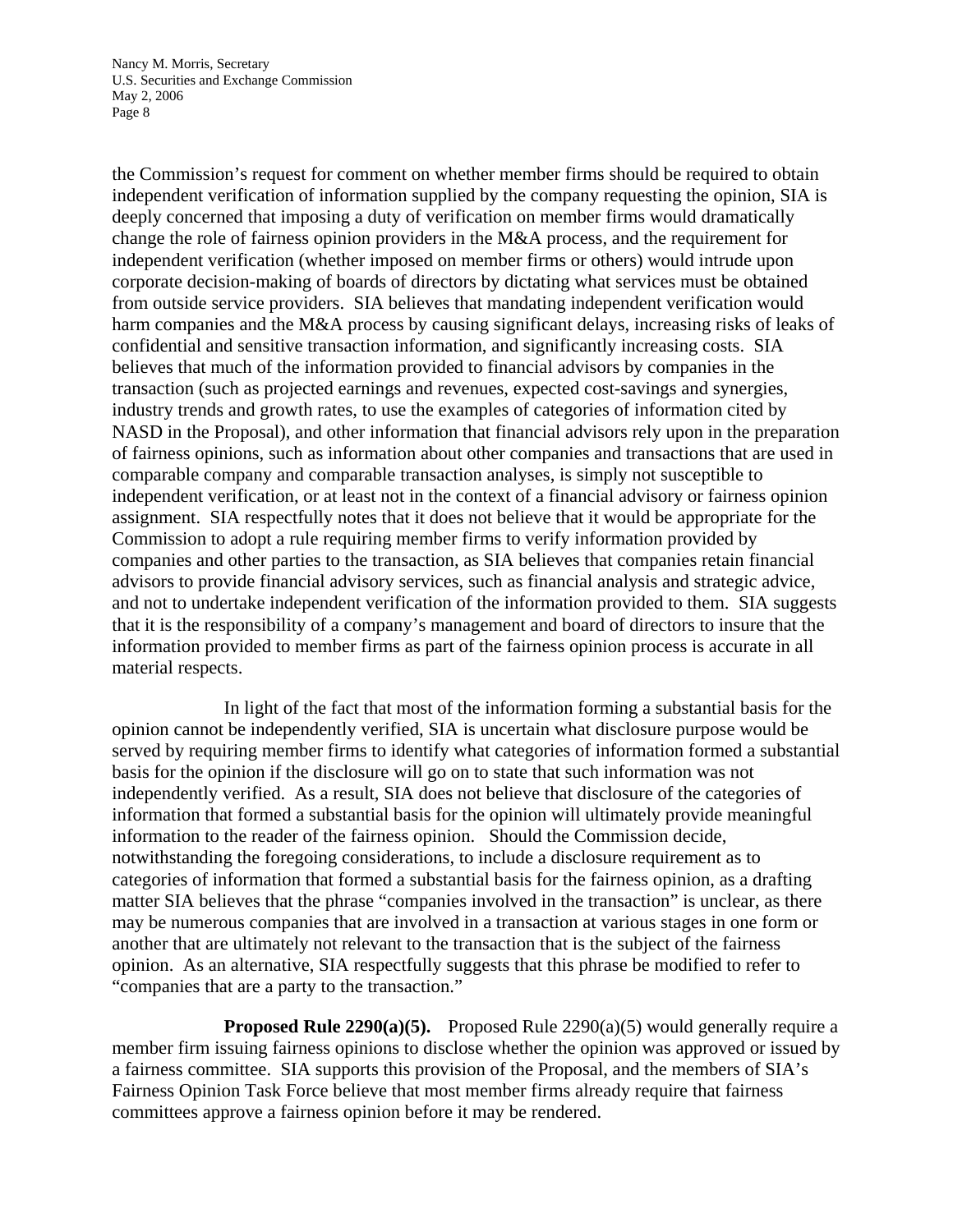## **Procedural Requirements**

 $\overline{a}$ 

**Proposed Rule 2290(b)(1).** Proposed Rule 2290(b)(1) would generally require any member firm issuing a fairness opinion have procedures that address the process by which a fairness opinion is approved by a firm, including the types of transactions and the circumstances in which the member will use a fairness committee to approve or issue a fairness opinion. Subsection (C) of Proposed Rule 2290(b)(1) would further require that such procedures address "the process to promote a balanced review by the fairness committee, including review and approval by persons who do not serve on or advise the 'deal team' to the transaction." SIA notes that in the course of discussing transactions or reviewing proposed fairness opinions, the fairness committees at many member firms regularly do provide advice to the 'deal teams' with regard to the terms of the proposed transaction, negotiating strategies for the client, and other matters, as do senior M&A bankers outside of the fairness opinion committee process.<sup>[9](#page-8-0)</sup> So as not to impair these important functions or preclude individuals from serving on a fairness committee who give advice on a transaction but who are not members of the 'deal team,' SIA would support this provision of the Proposal if it were revised to provide that the process would include "review and approval by persons who do not serve on or advise (other than in their capacities as committee members or in the ordinary course as senior bankers) the 'deal team' to the transaction" (emphasis added).

**Proposed Rule 2290(b)(2).** Proposed Rule 2290(b)(2) would generally require any member firm issuing a fairness opinion have procedures that address the process by which a fairness opinion is approved by a firm, including the process to determine whether the valuation analyses used in the fairness opinion are appropriate. SIA supports this provision of the Proposal.

**Proposed Rule 2290(b)(3).** Proposed Rule 2290(b)(3) would generally require any member firm issuing a fairness opinion have procedures that address the process by which a fairness opinion is approved by a firm, including the process to evaluate whether the amount and nature of the compensation from the transaction underlying the fairness opinion benefiting any individual officers, directors or employees relative to the benefits to shareholders of the company, is a factor in reaching a fairness determination.

SIA generally believes that the amount and nature of compensation payable to officers, directors and employees relative to that payable to public shareholders is almost never a factor in the financial analysis underlying a fairness opinion. Consequently, SIA believes that requiring member firms have a process that would require them to evaluate whether those relative benefits are a factor in reaching a fairness determination does not make sense in terms of how member firms arrive at fairness determinations, nor does it provide meaningful guidance as to what procedures would be required under this provision of the Proposal.

Of the many professional advisors and other parties who are involved in the M&A process, SIA believes that member firms are not best situated to evaluate the amount and nature

<span id="page-8-0"></span><sup>9</sup> Some member firms have separate M&A groups with senior leadership and management roles, while these consulting functions occur on a more informal basis at other firms.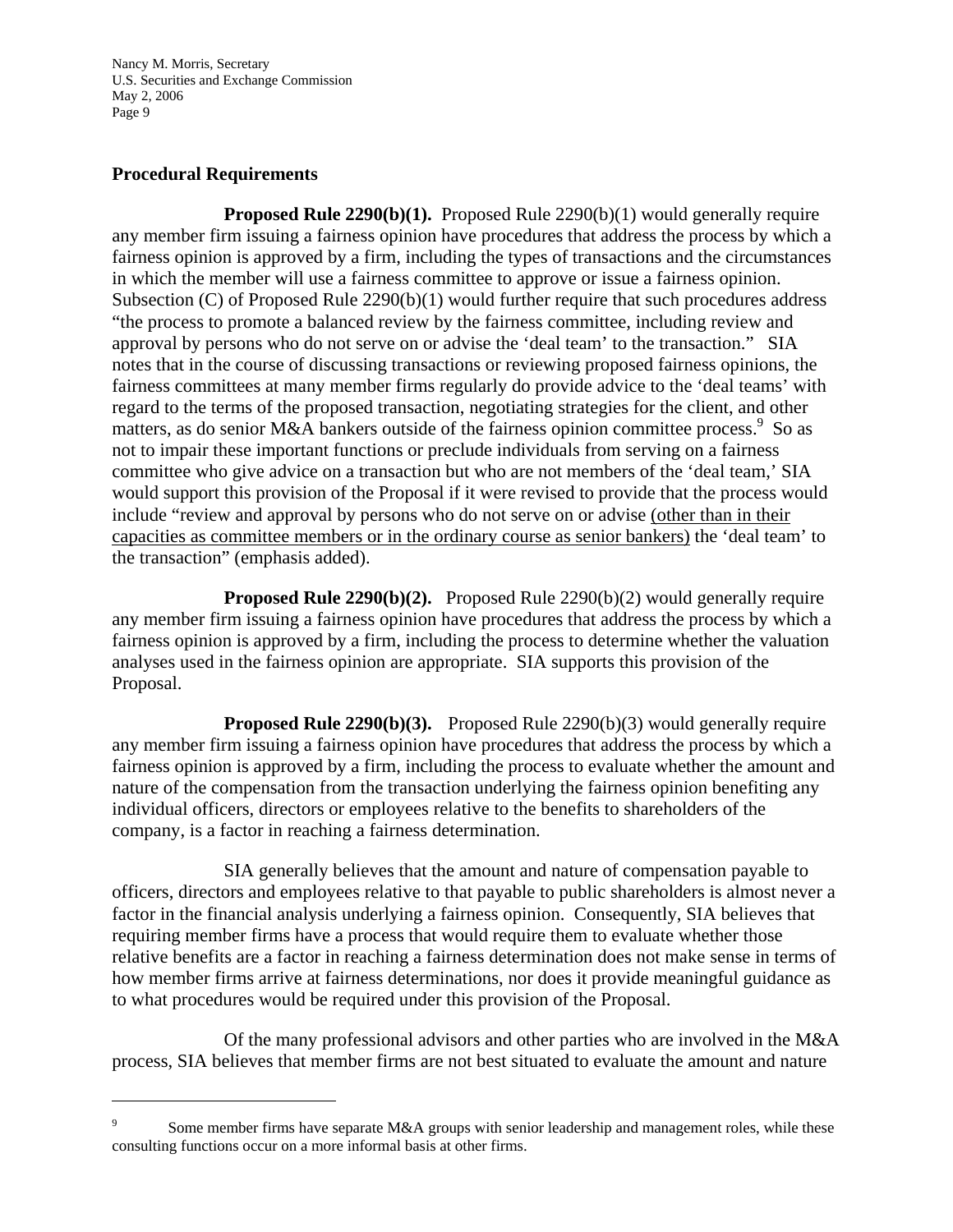of compensation that individual officers, directors or employees will receive from the underlying transaction relative to other parties, and SIA notes that not all member firms have the requisite knowledge or expertise to do so. SIA respectfully submits that any rule adopted by the Commission should not mandate procedures requiring financial advisors to evaluate compensation arrangements, or to compare the relative benefits to be received by one group of corporate constituents versus another. It would not ultimately enhance the M&A process to require member firms to second guess decisions and judgments previously made by companies' boards of directors, or to require member firms to take actions extending beyond their advisory role in M&A transactions.<sup>10</sup>

 SIA is also concerned that a procedural regulation of this type would require member firms to take actions that extend beyond their advisory role in M&A transactions, resulting in significant delay and the imposition of significant additional expense in the negotiation of mergers and acquisitions and other transactions. Boards of directors (or committees of the board) are already responsible for executive compensation decisions, including change of control payments, $\frac{11}{11}$  and boards of directors already have the ability to confer with numerous consultants regarding executive compensation arrangements, in general, and with regard to the compensation arrangements in a potential change of control transaction, in particular. Notably, the Commission's recent proposed amendments to the tender offer bestprice rule highlight the central role that compensation committees play in reviewing and approving employment compensation, severance and other employee benefit arrangements in acquisition transactions.

 The Proposal states NASD's belief that this provision is driven by the goal of "ameliorating [the potential conflict between corporate insiders versus other shareholders] through procedures reasonably designed to consider whether in fact such conflict exists and to what extent it may bear on the determination that a transaction is fair," by requiring that member firms "consider the extent to which the differential in remuneration between management and other shareholders accruing from the deal proceeds, for which there was no prior contractual commitment, is a factor in determining the fairness of the transaction to shareholders." SIA believes that current Securities Act and Exchange Act rules already require extensive disclosure of the interests of specified executives and other persons in a proposed transaction.<sup>12</sup> To the extent it is perceived that executive compensation poses conflict issues for shareholders, SIA believes that other disclosure requirements, such as the Commission's recent proposed initiatives on executive compensation, are much better suited to addressing those concerns.

 In light of the limited ability of the financial advisors to evaluate these arrangements and the fact that differential remuneration between different constituencies is

 $\overline{a}$ 

<span id="page-9-0"></span> $10$  SIA is not aware of any judicial decision holding as a matter of state law that a fairness opinion must include this type of analysis, or holding that a board of directors could not properly rely on a fairness opinion that did not include this analysis.

<span id="page-9-1"></span><sup>11</sup> See Release Nos. 34-52968; IC-27193; File No. S7-11-05.

<span id="page-9-2"></span><sup>&</sup>lt;sup>12</sup> For example, Schedule 14A, Item 5, and Form S-4, Item 18(a)(5)(i), each require disclosure of the interests of certain persons in matters to be acted upon, including "any substantial interest, direct or indirect, by security holdings or otherwise" of directors and executive officers.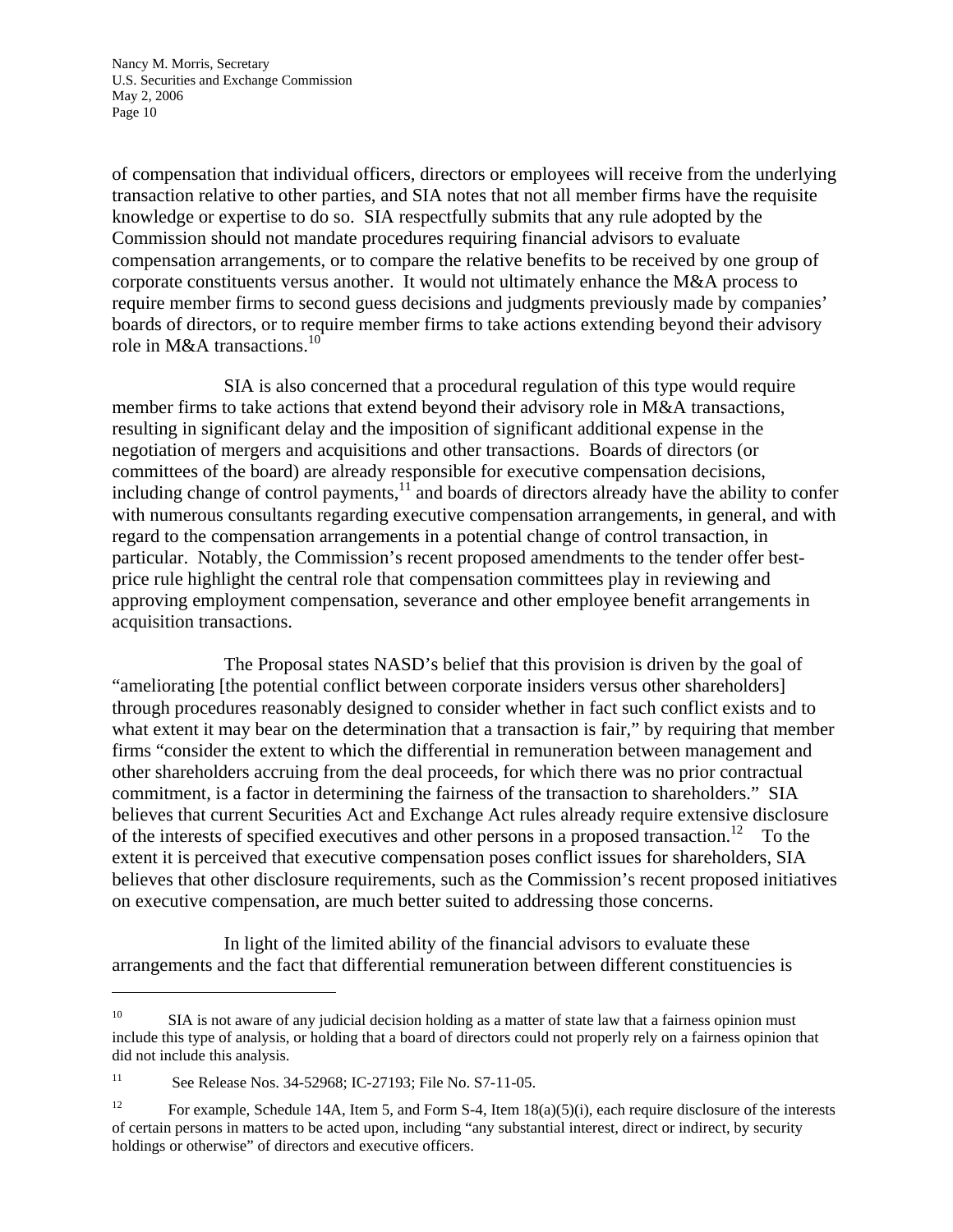simply not a factor considered by fairness opinion providers in the fairness analysis, SIA believes that it would be inappropriate to require member firms to adopt fairness opinion policies with regard to this type of analysis.

In response to the Commission's request for comment regarding whether member firms should disclose fairness opinion procedures in the fairness opinion or elsewhere, SIA does not believe such disclosure is warranted. In general, SIA believes that disclosure of these procedures elsewhere is unnecessary, and notes that NASD has many other effective rules requiring member firms to adopt and maintain policies and procedures without requiring public disclosure of those policies and procedures.<sup>13</sup> Indeed, given that member firms include all types of institutions, ranging from boutique firms to international investment banks, SIA believes that each member firm should have the ability to adopt and implement policies and procedures best suited for that member firm; public disclosure of these policies and procedures may detract from the ability of the member firms to adopt the most effective and efficient procedures, and could discourage firms from updating or revising these procedures as they would otherwise deem appropriate. Accordingly, SIA believes that public disclosure of internal fairness committee policies would not enhance the overall fairness opinion process and could instead harm that process.

### **Conclusion**

 $\overline{a}$ 

We thank the Commission for the opportunity to present our views. If you have any questions or would like to discuss these issues further, please contact the undersigned, Eileen Ryan, Vice President and Associate General Counsel of SIA, at 212-618-0508 or eryan@sia.com, or counsel to SIA's Fairness Opinions Task Force for this letter, David Schwartzbaum of Latham & Watkins LLP, at 212-906-1215 or david.schwartzbaum@lw.com.

Very truly yours,

*/s/John Faulkner*  John Faulkner Chair, Capital Markets Committee

cc: The Hon. Christopher Cox, Chairman The Hon. Cynthia Glassman, Commissioner The Hon. Paul Atkins, Commissioner The Hon. Roel Campos, Commissioner The Hon. Annette Nazareth, Commissioner John W. White, Director, Division of Corporation Finance Robert Colby, Acting Director, Division of Market Regulation Gary L. Goldsholle, Vice President and Associate General Counsel, NASD

<span id="page-10-0"></span><sup>&</sup>lt;sup>13</sup> NASD Rules 3010-3013, for example, govern general supervisory obligations of member firms, but there is no requirement for member firms to publicly disclose their supervisory policies and procedures under those rules.